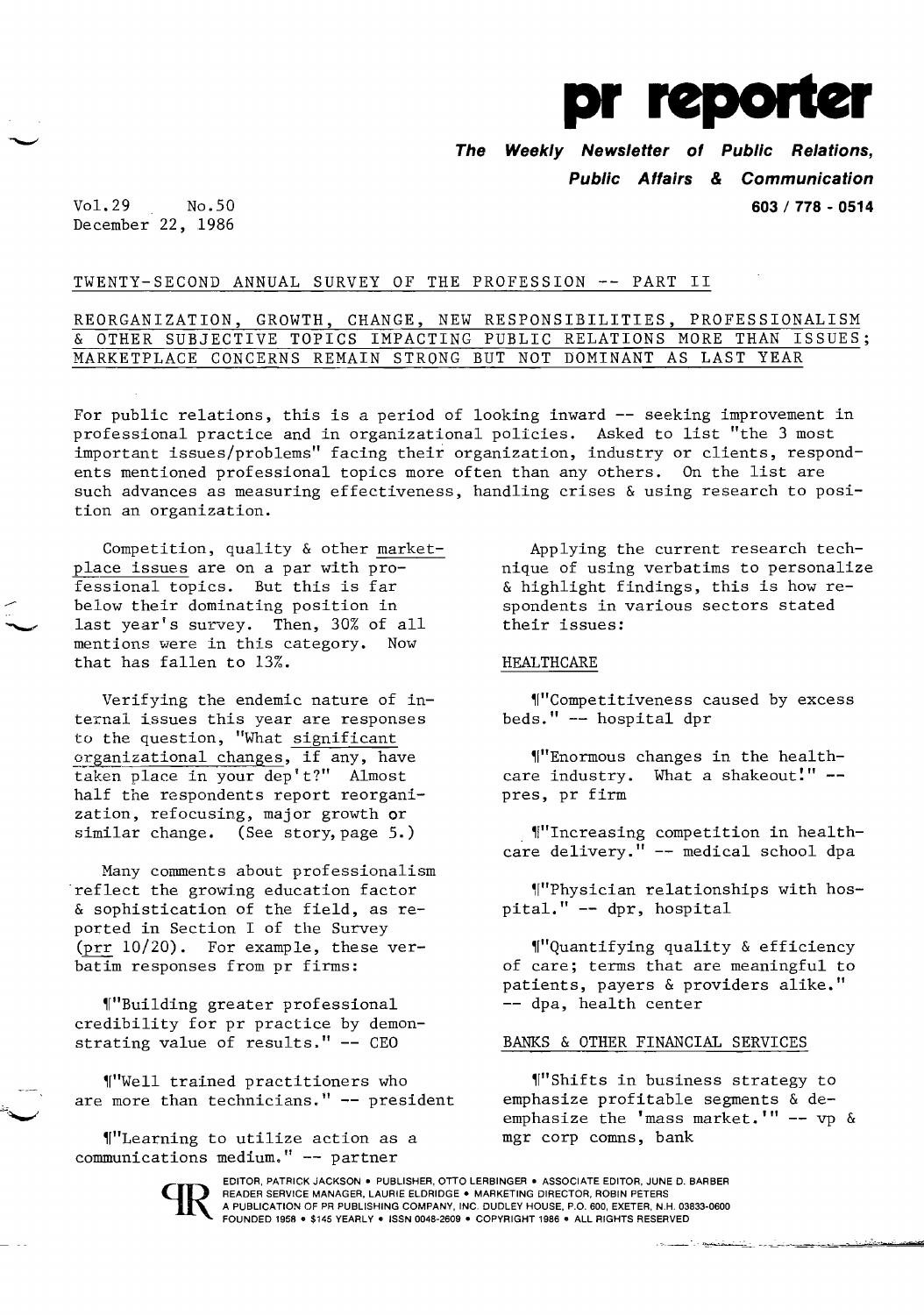| ¶"Growing      |
|----------------|
| sophistication |
| of consumers   |
| & business     |
| customers."    |
| vp-corp comns, |
| bank           |
|                |

'["Doing more with  $less." -- vp$ mgr corp comns, bank

'I"Rapid change in financial service in-

dustry." -- mktg dir, financial services organization.

### CONSUMER PRODUCT

,r"Litigation" and "social pressures." -- vp-pr, consumer product *co.* 

'I"Product credibility." -- vp-pr, pr firm

'I"Consumer perception that imported goods are of higher quality than domestically produced." -- pres, pr/ad firm

### EDUCATION

'I"Getting all employees to see their role in public relations." -- comns dir

,r"Diminishing pool of potential students." -- dir, external rels

#### INSURANCE

'l"Unrealistic expectations of public." -- vp-corp afrs

"The mood of the public mind toward litigation on every issue." -- vp corp rels

### NONPROFIT ORGANIZATIONS

 $\P''$ Developing a public image."  $$ sr writer

| KEY ISSUE CATEGORIES RISE & DECLINE<br>HOW. |      |      |      |      |      |       |
|---------------------------------------------|------|------|------|------|------|-------|
|                                             | 1984 |      | 1985 |      | 1986 |       |
|                                             | #    | %    | ∦    | %    | $\#$ | %     |
| PR Profession                               | 166  | 9.3% | 52   | 2.8% | 254  | 13.6% |
| Marketplace                                 | 251  | 14.1 | 558  | 30.6 | 253  | 13.5  |
| Government                                  | 269  | 15.1 | 207  | 11.3 | 203  | 10.8  |
| Public Confidence                           | 50   | 2.8  | 219  | 12.0 | 176  | 9.4   |
| Funding/Budget Cuts                         | 148  | 8.3  | 110  | 6.0  | 130  | 6.9   |
| Economy                                     | 381  | 21.3 | 145  | 7.9  | 78   | 4.2   |
| Cost Containment                            | 99   | 5.2  | 47   | 2.6  | 60   | 3.2   |
| Special Interest Groups                     | 24   | 1.4  | 13   | 0.7  |      | 0.4   |
| Consumerism                                 | 54   | 3.0  | 4    | 0.2  | 55   | 2.9   |

### TRADE OR PROFESSIONAL ASSOCIATIONS

'l"Increasing role of gov' t; threat of gov't involvement in industry." vp comns

,f"Federal budget, deficit." -- dir info & pr

### UTILITIES

'I"Motivating internal publics to put the customer first." -- mpr

"Changing utility marketplace: from strict regulation to increasing competition." -- creative materials mgr, pa office

### GOVERNMENT

,r"public perceptions/reality vs. media reports." -- pa ofcr, fed'l gov't

#### ADVERTISING AGENCIES

'f"Collusion of some politicians, vocal minorities & uninformed news media to encourage gov't intervention in markets." -- vp-grp mgr

"Inability to create consensus thru public policy-setting mechanisms; intractability of opposing publics." acc't exec

'f"Tight budgets for promotion, adv' g, etc; cut-backs in staff as well." vp-pr

(continued on pg. 4)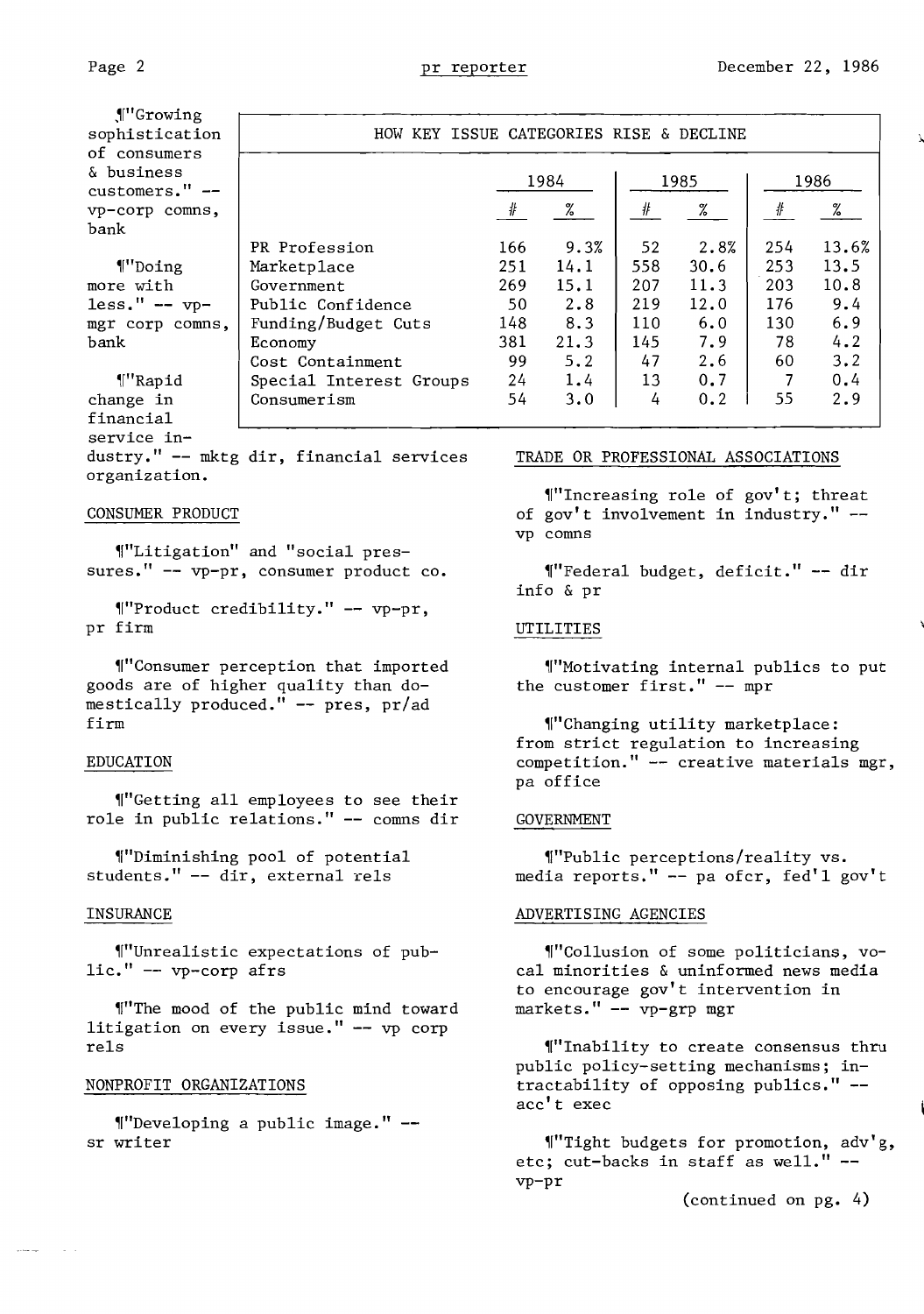## 1986's MOST IMPORTANT ISSUES/PROBLEMS BY INDUSTRY

| Issue                                                                                                                                                         | No. of<br>Comments | % of<br>Comments | Industry Group With<br>Top & Next-to-Top<br>% of Mentions | % of<br>Mentions<br>in Indus-<br>try Group |
|---------------------------------------------------------------------------------------------------------------------------------------------------------------|--------------------|------------------|-----------------------------------------------------------|--------------------------------------------|
| PR PROFESSION:<br>Reputation,<br>Skills of Professionals, Bud-<br>get, Measuring Effectiveness,<br>Employee Rels, Crisis Comns,<br>Research To Position Org'n | 254                | 13.6%            | Ad Agencies (PR Sect)<br>Other Consulting                 | 35.2%<br>33.5                              |
| MARKETPLACE:<br>Increase in<br>Domestic & Foreign Competi-<br>tion, Product Quality                                                                           | 253                | 13.5             | Consumer Product Cos.<br>Industrial Companies             | 30.2<br>26.7                               |
| GOVERNMENT:<br>Deregulation/<br>Regulation, Taxation                                                                                                          | 203                | 10.8             | Insurance Companies<br><b>Banks</b>                       | 37.0<br>27.8                               |
| PUBLIC CONFIDENCE:<br>Public Image, Media Rels                                                                                                                | 176                | 9.4              | Transportation<br>Federal Gov't                           | 25.0<br>19.0                               |
| FUNDING/BUDGET CUTS:<br>Competition, New Sources                                                                                                              | 130                | 6.9              | Educational Inst.<br>Other NPOs                           | 22.3<br>20.3                               |
| OTHER ISSUES:                                                                                                                                                 |                    |                  |                                                           |                                            |
| Strategic Planning/Issue Mgmt                                                                                                                                 | 83                 | $-4.4$           | Local Gov't                                               | 13.6                                       |
| Economy                                                                                                                                                       | 78                 | 4.2              | Ad Agencies                                               | 21.4                                       |
| Cost Containment                                                                                                                                              | 60                 | 3.2              | Transportation                                            | 10.0                                       |
| Consumerism (Rates)                                                                                                                                           | 55                 | 2.9              | Hospitals                                                 | 7.7                                        |
| Attracting New Business                                                                                                                                       | 51                 | 2.7              | PR Firms                                                  | 5.9                                        |
| Industry Changes                                                                                                                                              | 43<br>42           | 2.3              | Other Consulting                                          | 16.7                                       |
| Managing Growth<br>Social Issues                                                                                                                              | 41                 | 2.2<br>2, 2      | Ad Agencies<br>State/Provincial Gov't                     | 10.7<br>9.8                                |
| Customer Rels/Education                                                                                                                                       | 41                 | 2.2              | Local Gov't                                               | 9.1                                        |
| Personnel Recruitment                                                                                                                                         | 38                 | 2.0              |                                                           | 6.7                                        |
| Mgmt Style/Corporate Culture                                                                                                                                  | 37                 | 2.0              | Ad Agencies (PR Sect)<br>Conglomerates                    | 10.5                                       |
| Insurance/Liability                                                                                                                                           | 36                 | 2.0              | Insurance Companies                                       | 14.8                                       |
| Technology Change                                                                                                                                             | 22                 | 1.2              | Local Gov't                                               | 4.5                                        |
| Education Standards                                                                                                                                           | 17                 | 0.9              | Educational Inst.                                         | 3.6                                        |
| Special Interest Groups                                                                                                                                       | 7                  | 0.4              | Consumer Product Cos.                                     | 1.6                                        |
| Labor/Unionization                                                                                                                                            | 7                  | 0.4              | Transportation                                            | 5.0                                        |
| Membership Retention                                                                                                                                          | 5                  | 0.3              | Trade/Prof'1 Ass'n                                        | 3.3                                        |
| Transportation                                                                                                                                                | 3                  | 0.2              | Local Gov't                                               | 4.5                                        |
| Cash Flow                                                                                                                                                     | 3                  | 0.2              | PR Firms                                                  | 0.9                                        |
| Ethics                                                                                                                                                        | 3                  | 0.2              | Hospitals                                                 | 1.7                                        |
| Miscellaneous                                                                                                                                                 | 37                 | 2,0              |                                                           |                                            |
|                                                                                                                                                               |                    |                  |                                                           |                                            |

SURPRISES: Terrorism, global uncertainty & job security may fill the airwaves & water-cooler banter but practitioners are not worrying. The 3 issues together garnered only 12 responses total! Similarly, economic slumps in regions or industries concern only 1.2% of respondents. But demographic changes are a concern for 1.8%. Predictions that environmental issues will rise again are met by a blah 2.3% for environment, land use & energy categories combined. Further, shrinking US industrial base is mentioned by 4 respondents ..• and even mergers/acquisitions concerns only 1%. Has the field got its perspective straight?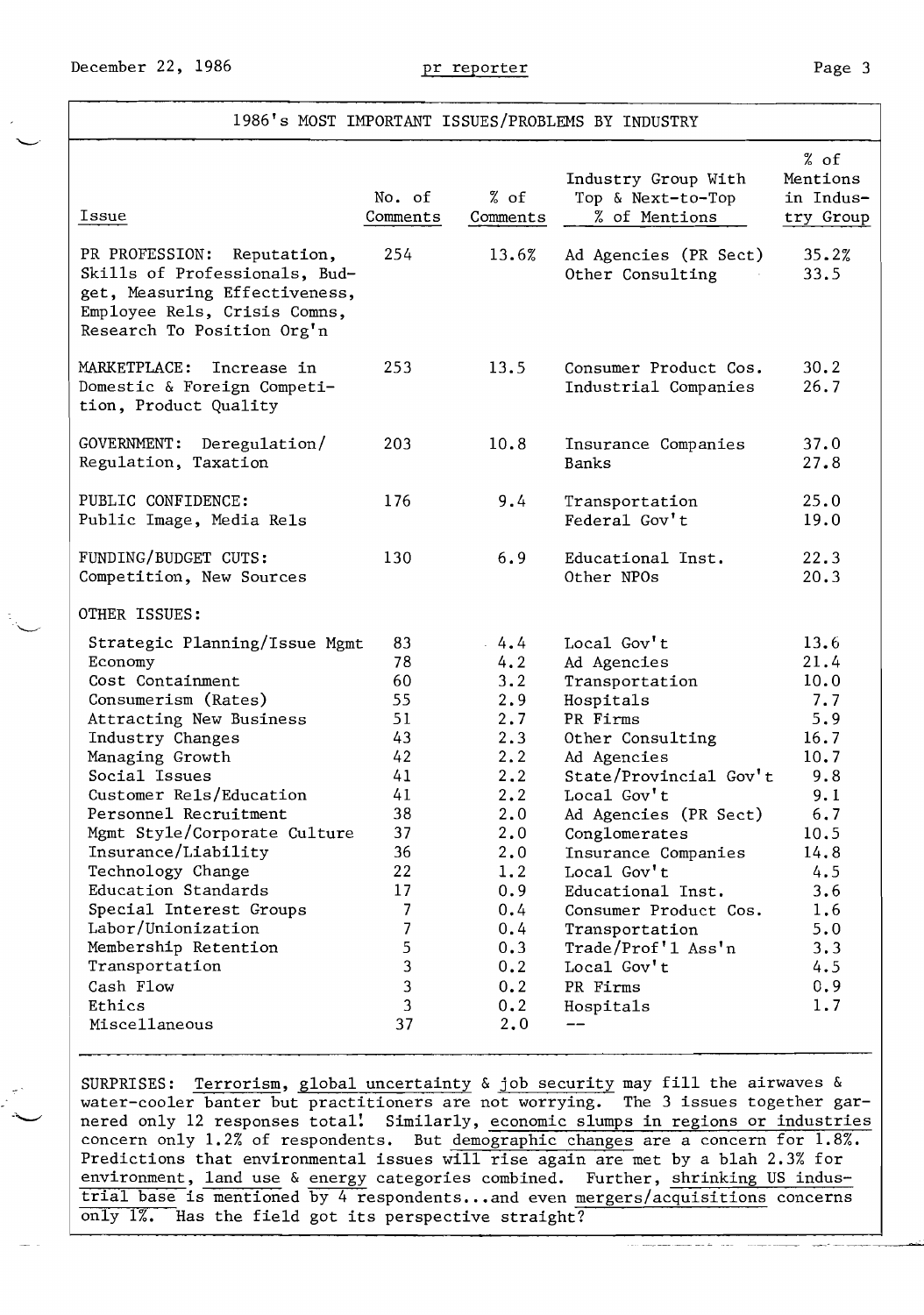"'Increasing fees as fast as costs." -- exec vp

#### INDUSTRIAL

 $\P''$ Tax overhaul." -- dpa

"'Estrangement of top management from rank & file." - vp-dpr

'I"Continuing effort to change corporate culture." -- dir corp comns

| STATUS<br>OF THE<br>FIELD HIGH                                         | "What is the status of public relations in your<br>organization in relation to these other functions?" |                                      |                                                |                                      |                                      |                                 |                                                |
|------------------------------------------------------------------------|--------------------------------------------------------------------------------------------------------|--------------------------------------|------------------------------------------------|--------------------------------------|--------------------------------------|---------------------------------|------------------------------------------------|
|                                                                        | Much<br>Higher                                                                                         | Higher                               | Tota1<br>Higher                                | About<br>Same                        | Lower                                | Much<br>Lower                   | Tota1<br>Lower                                 |
| Marketing<br>Advertising<br>Public Affairs<br>Human Resources<br>Lega1 | 10.2<br>15.4<br>9.7<br>10.5<br>8.0                                                                     | 19.1<br>21.5<br>20.2<br>24.2<br>14.7 | (29.3)<br>(36.9)<br>(29.9)<br>(34.7)<br>(22.7) | 41.8<br>41.0<br>57.1<br>42.0<br>40.0 | 23.7<br>17.5<br>11.7<br>19.2<br>28.0 | 5.2<br>4.6<br>1.3<br>4.1<br>9.3 | (28.9)<br>(22.1)<br>(13.0)<br>(23.3)<br>(37.3) |

Despite all the talk about competi-<br>And lower status in this rank order: tion with other departments within or outside the profession, when respondents are asked straight out to compare the standing of public relations they give positive responses.  $0nly$ lawyers are felt to outrank  $pr -1$ and not by much.

is felt to be more on a par ("about sion between pr  $\&$  pa does not imply same") than either superior or in-<br>priority to either. same") than either superior or inferior. However, public relations is perceived to have <u>higher status</u> (If there is a message in these<br>in this rank order: findings it seems to be that

| Advertising     | $+36.9%$ |
|-----------------|----------|
| Human Resources | $+34.7$  |
| Public Affairs  | $+29.9$  |
| Marketing       | $+29.3$  |
| Legal           | $+22.7$  |

| Legal           | $-37.3%$ |
|-----------------|----------|
| Marketing       | $-28.9$  |
| Human Resources | $-23.3$  |
| Advertising     | $-22.1$  |
| Public Affairs  | $-13.0$  |

Also, it is clear from the "about For each function public relations same" column that the artificial divi-

> findings it seems to be that public relations is respected -- and gaining ground rather than losing it.

TIGHTER STANDARDS NOT UNACCEPTABLE Demonstrating professionalism thru creden-<br>BUT NO SINGLE PROGRAM STANDS OUT tialing gets a so-so response from practitialing gets a so-so response from practitioners surveyed **--** even tho 62% are members

of PRSA or CPRS. Both societies are engaged in programs to strengthen accreditation and other methods of professional development.

Voluntary accreditation is preferred by over one-third -- and a slightly larger number predict this is the program that will emerge as the standard.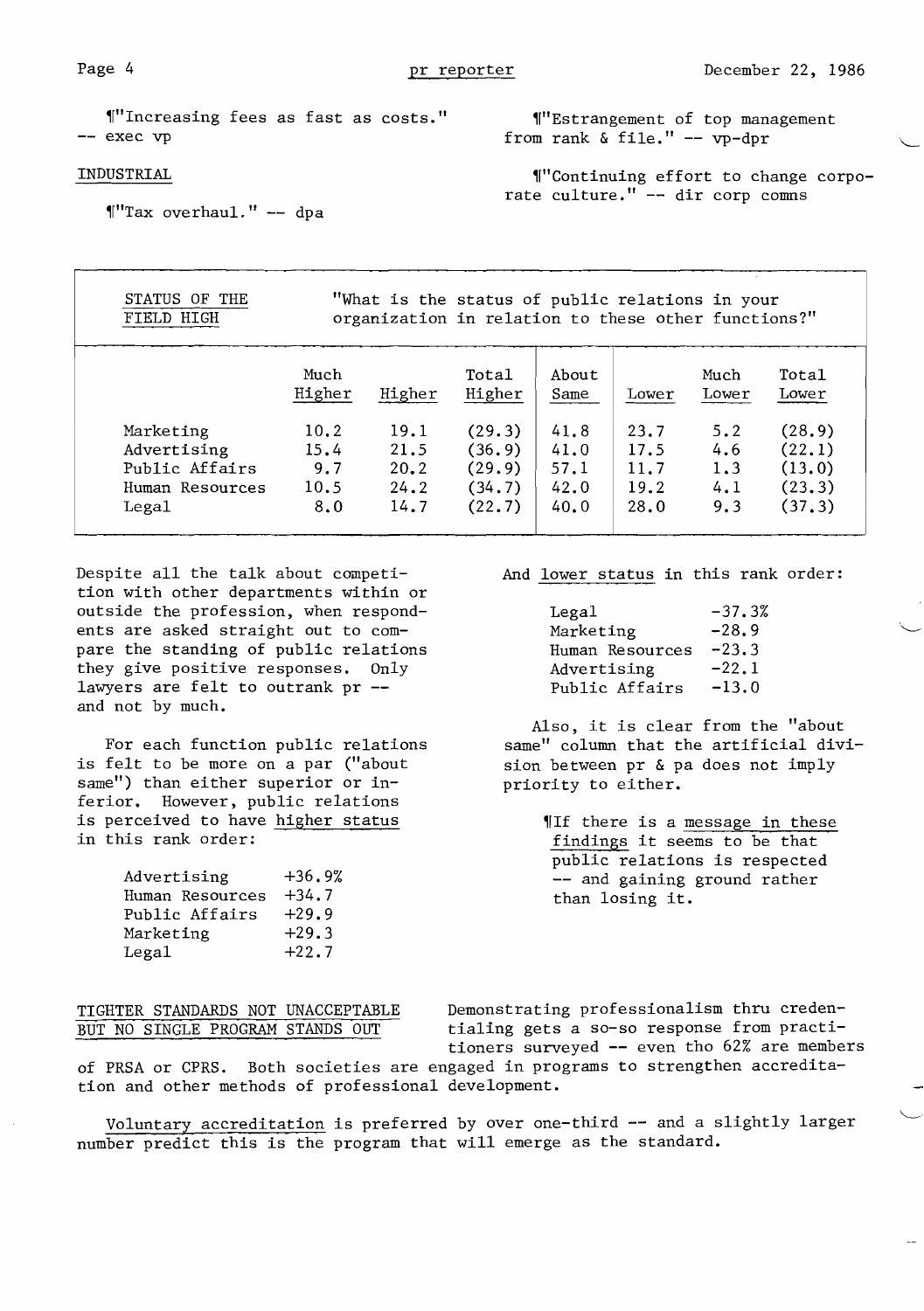Taken together, mandatory accreditation & periodic recertification are also favored by nearly one-third -- but fewer than one-quarter think this is what will happen.

Licensing finds little support, as the chart details. However, there is no consensus that unregulated open practice will be the way of the future, either.

|                                                                                                                    |                                       | Prefer Predict                       |
|--------------------------------------------------------------------------------------------------------------------|---------------------------------------|--------------------------------------|
| Voluntary Accreditation<br>Open Practice<br>Mandatory Accreditation<br>Periodic Recertification<br>State Licensing | 37.0%<br>21.5<br>17.2<br>14.1<br>10.2 | 41.7%<br>32.4<br>12.1<br>10.2<br>3.6 |
|                                                                                                                    | 100.0                                 | 100.0                                |

,[The implication is that movement toward some type of connnonly accepted credentialing is gaining ground, even tho it has not attained majority opinion yet.

## CHANGE! THIS IS A VOLATILE TIME FOR PUBLIC RELATIONS DEP'TS & FIRMS

Asked to tell if "significant organizational changes" took place in the past year, 339 of 780 respondents -or 43% -- detailed them. The watchword is reorganization, including rapid growth, turnover, retrenchment, changes in emphasis, additional responsibilities, decentralization & centralization.

Downsizing or loss of responsibility is reported in about 10% of the verbatims, like this one:

"Major downsizing from 289 total staff to 100. Shift in philosophy from corp social responsibility to heavy emphasis on merchandising." dir corp comns, industrial co.

But growth or added responsibility is cited in over twice as many cases:

 $''$ Increase in budget & staffing to meet public pressure for improved communication." -- dpr, educational institution

"Growth in responsibility, workload, productivity & effectiveness. Staff grew from 1 pro to 5 pros in 2 yrs. Budget increased by 2.5 times. Growing involvement in mktg effort." dir corp comns, industrial co.

And a common theme, whether growing or contracting, is increased workload:

'["1 was hired a year ago and reconstructed a dying dep't of 1 to a stressed, but productive, dep't of 3." -- comty rels/mktg dir, hospital

'["Much more work because of maj or acquisition; no more personnel." dpr, industrial co.

'["Dramatically enlarged responsibility without additional staff." mpr, newspaper

Often downsizing is not an attack on pr but is done to remove deadwood:

'f"Smaller staff with more experienced professionals on board, fewer rookies." -- vp, pr firm

"Streamlined for greater per capita productivity." -- pres, pr firm

While a few report losing access to CEO or dep't head dropping a level, more say the opposite. And only 4 complain of the old bugaboo -- non-pros named to head the dep't.

'I"vp for university relations position was created reporting to the president, replacing dir of university relations position under the vp for development." -- comn professor, educational institution